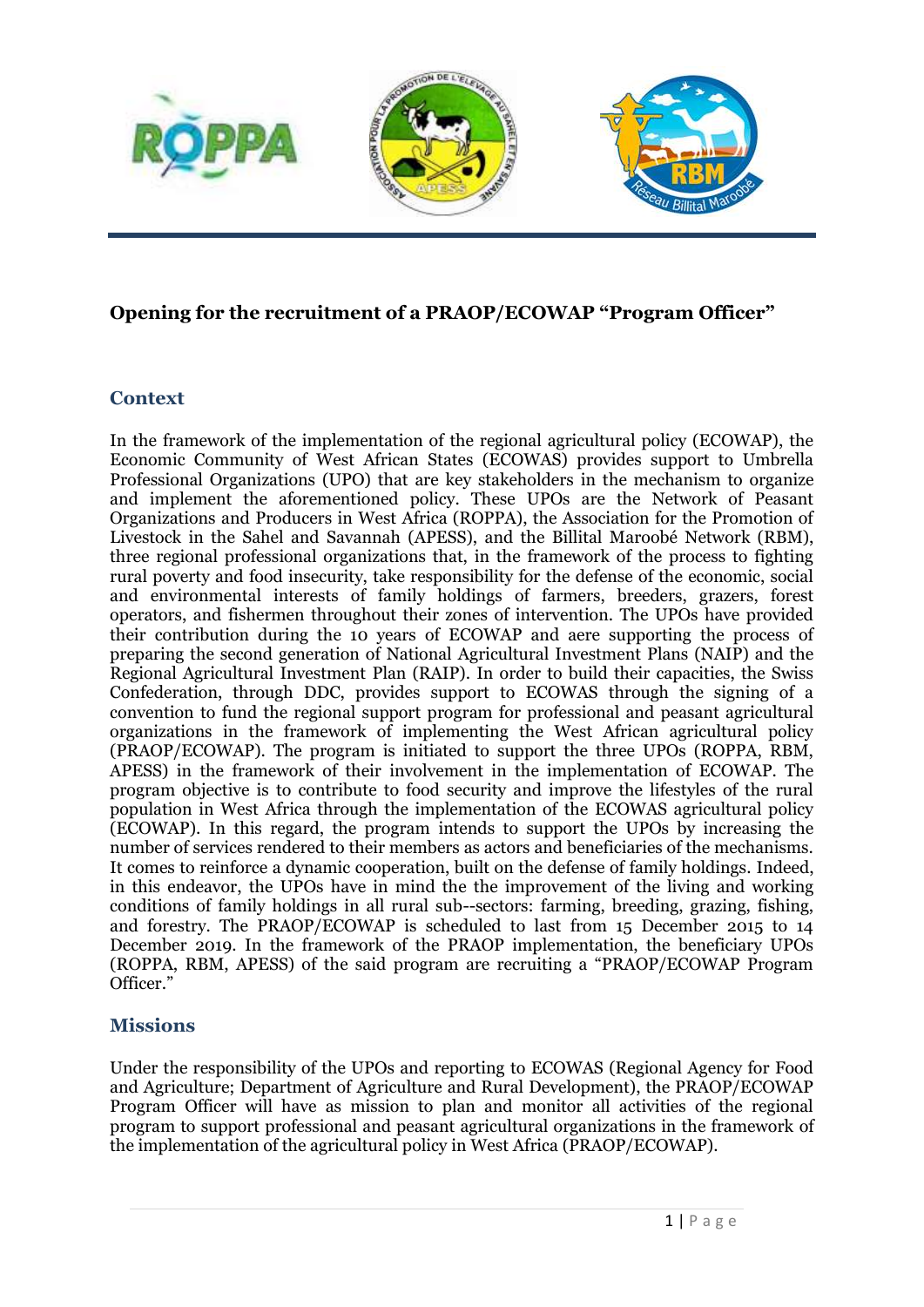## **Duties**

Working in close collaboration with regional producers' organizations and ECOWAS, the duties of the PRAOP/ECOWAP Program Officer are as follows:

- i) prepare the annual technical and budgetary programming of the program;; ii) supervise the performance of planned activities;
- ii) prepare technical and financial execution reports of the entire program for the steering committee and technical and financial partners;
- iii) provide support to UPOs in the preparation of their activity reports;
- iv) develop cooperation ties between the UPOs and ECOWAS;
- v) perform all the duties entrusted to him/her by ECOWAS and the PRAOP beneficiaries.

The Program Officer will be based in Lome in Togo.

### **Qualifications and experience**

The PRAOP/ECOWAP Program Officer, who must be highly qualified in the program's issues should have the following profile:

- holder of at least a high school certificate plus 4 years of University studies (postgraduate diploma, Masters' degree, engineer, doctorate degree/PhD, etc.) in agriculture, livestock, rural development, sociology, agricultural economics, or cooperative development;

- have at least ten (10) years of experience in the area of the development of professional agricultural organizations (UPOs), or the development of agricultural or livestock sectors;

- past work with a producers' organization at sub--regional (ECOWAS space) or international level will be an added advantage.

#### **Skills**

The PRAOP/ECOWAP Program Officer should have:

- solid knowledge of capacity building and advocacy of professional organizations at both regional and national levels;

- very good knowledge of Umbrella Professional Organizations;

- proven skills in the supervision and monitoring of rural development projects;

- good practical knowledge of designing and analyzing policies, and experience in regional agricultural programs, their design, planning, and implementation;

- project management skills: organizational skills, sense of anticipation and planning;

- a solid experience of working with regional professional farmers' organizations;

- excellent knowledge with the capacity to solve problems relating to the development of the agricultural sector;

- excellent skills at organizing and running regional meetings;